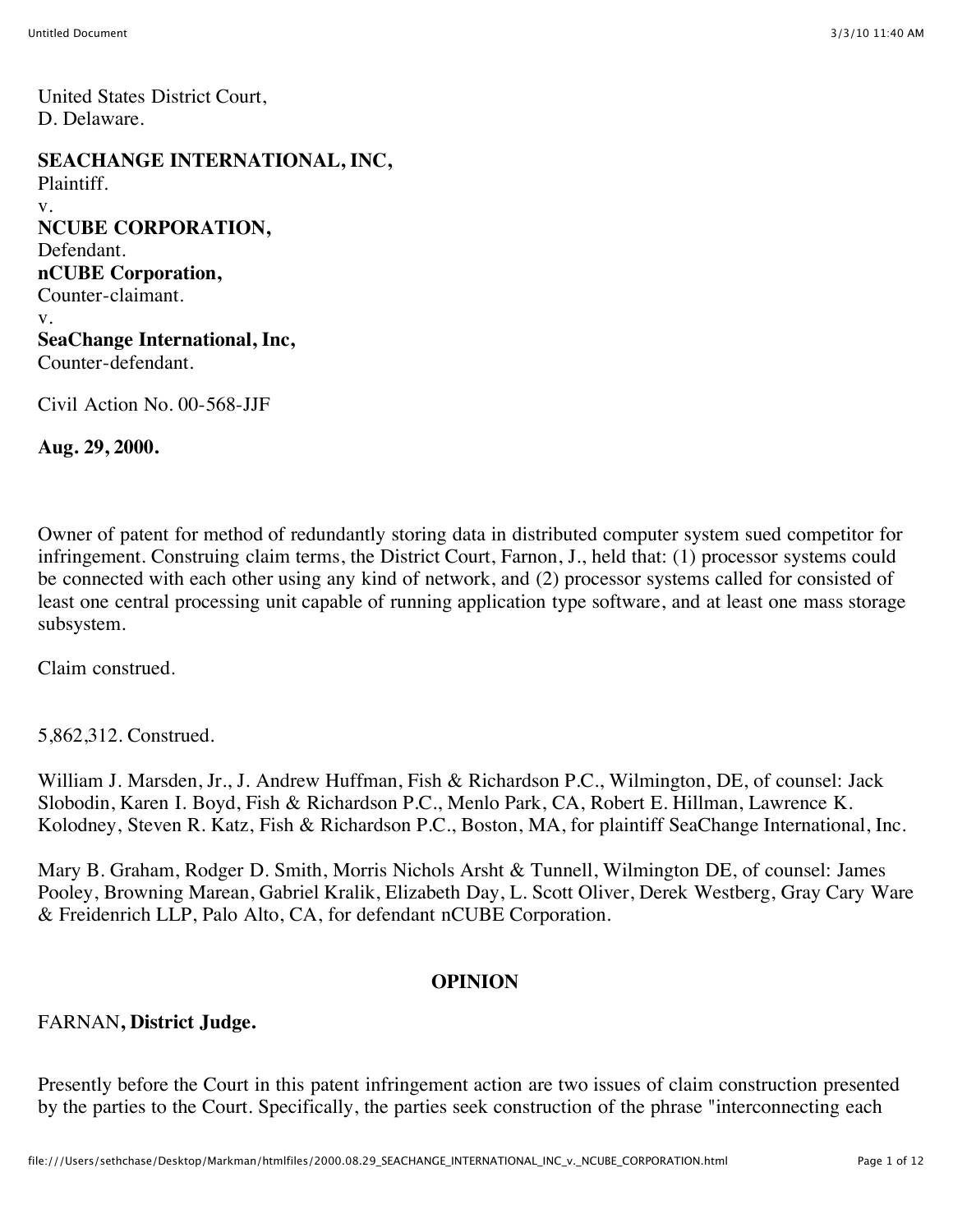one of said processor systems through a network for data communications with each other one" and "processor systems". FN1

FN1. In briefing, the Plaintiff sought construction of other terms such as "central processing unit" and "distributed computer system." Because the Defendant's response focused on "processor systems" and because the Court believes that a construction of "processor systems" is sufficient to address the dispute, the Court will not construe any other terms at this time.

# **I. Background**

# **A. Procedural History**

Plaintiff SeaChange International, Inc. ("SeaChange") filed the instant action on June 13, 2000 alleging infringement by nCUBE Corporation ("nCUBE") of certain claims of United States Patent No. 5,862,312 (the " '312 patent"). (D.I.1.) SeaChange also moved for a preliminary injunction. (D.I.3.) The Court heard argument on the motion on July 27, 2000. At that hearing the parties impressed upon the Court the need for a rapid adjudication of the case, and accordingly the Court denied the preliminary injunction application as moot and scheduled the case for trial in September, 2000. The parties subsequentlysubmitted briefing on disputed terms in need of construction by the Court. The Court heard oral argument on claim construction issues on August 24, 2000.

## **B.** The '312 Patent

The '312 patent is entitled "Loosely Coupled Mass Storage Computer Cluster." The specification states that although modern computer systems require large capacity mass storage, and while such storage is available, the technology for rapidly accessing the stored information has been static. This problem is particularly vexing in digital video systems. ('312 patent, col. 1, ll. 10-24.)

The specification observes that one way for providing a sufficient quantity of data in a reliable configuration is the Redundant Array of Inexpensive Disks ("RAID") method, which the specification indicates is well known in the art. ('312 patent, col. 1, ll. 25-34.) The RAID-5 system redundantly spreads the stored data among three or more disk drives. In the event of disk failure, the redundant location of data allows efficient retrieval of the desired information from the remaining disks. The specification gives an example of RAID-5 functionality:

[I]f one has a six gigabyte cluster volume which spans three disk drives, each disk drive would be responsible for servicing two gigabytes of the cluster volume. Each two gigabyte drive would be comprised of one-third redundant information, to provide the redundant, and thus fault tolerant, operation required for the RAID-5 approach.

('312 patent, col. 1, ll. 43-49.)

In a video application, a video data object would be stored on, and read from, the disk drives. The processor would read the blocks of the video data object in round robin fashion, reading the first block from the first drive, the second block from the second drive, etc. ('312 patent, col. 1, ll. 50-62.) Unfortunately, among other problems, the processor is limited by the relatively slow bus (for present purposes, the connection) linking the drives. ('312 patent, col. 1, 1. 63 - col. 2, 1. 5.) The specification proposes as a solution a method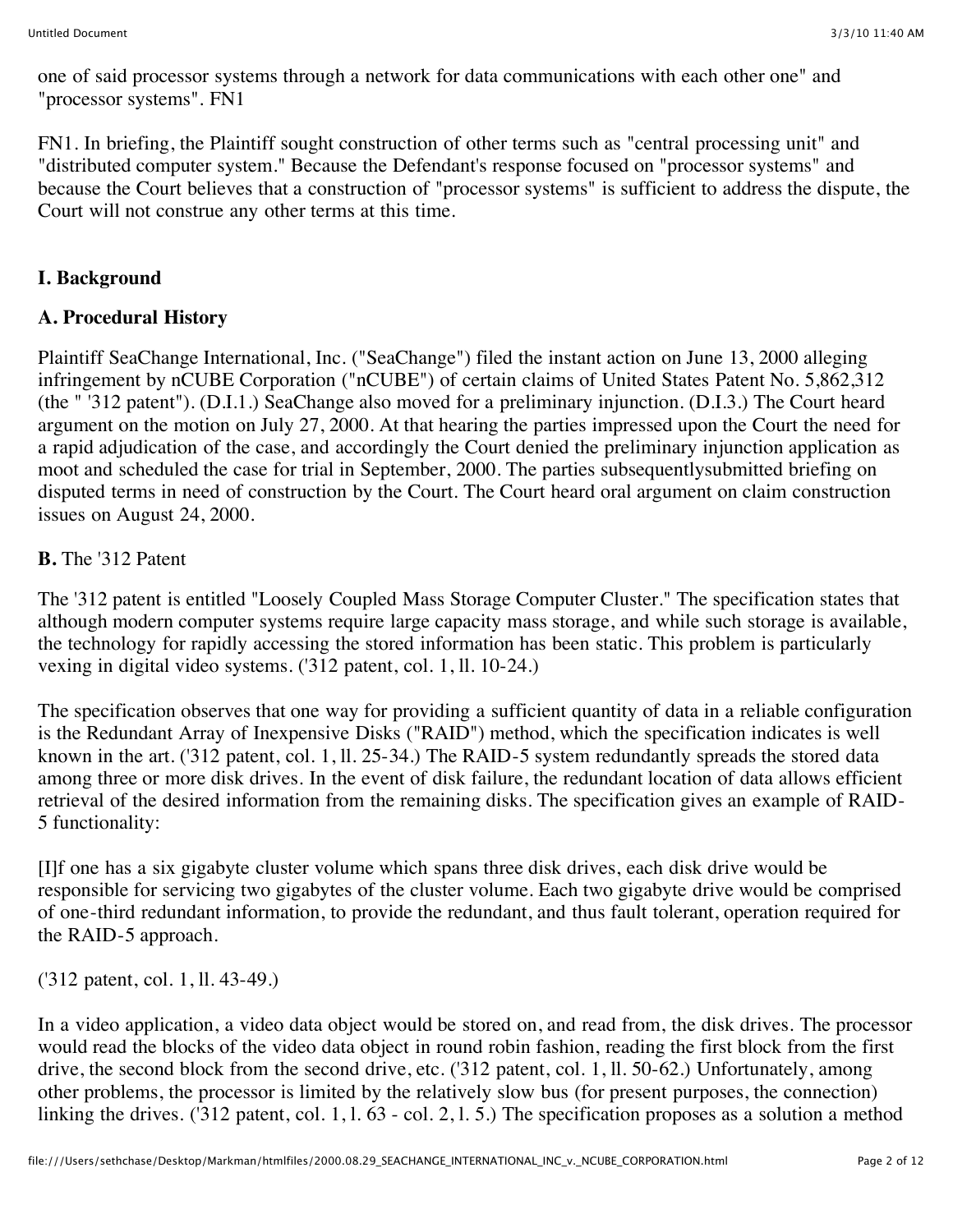and an apparatus having:

improved and increased mass storage read and write bandwidth (delivery bandwidth), operating using a reliable and fault tolerant protocol in a novel topology and enabling large quantities of data to be read and written in accordance with well known and accepted techniques.

('312 patent, col. 2, ll. 6-14.)

As a further aid to understanding the technology, it is helpful to study the embodiment described beginning at column 5 of the patent.

**\*476**



#### **FIG. 1**

Figure 1 depicts a "redundant distributed computer system 10." The system has a "plurality of processor systems, 12a, 12b, 12c, 12d, 12e" that are connected by the interconnecting channels 14a, 14b, 14c ... 14j. In this embodiment the connection is point to point.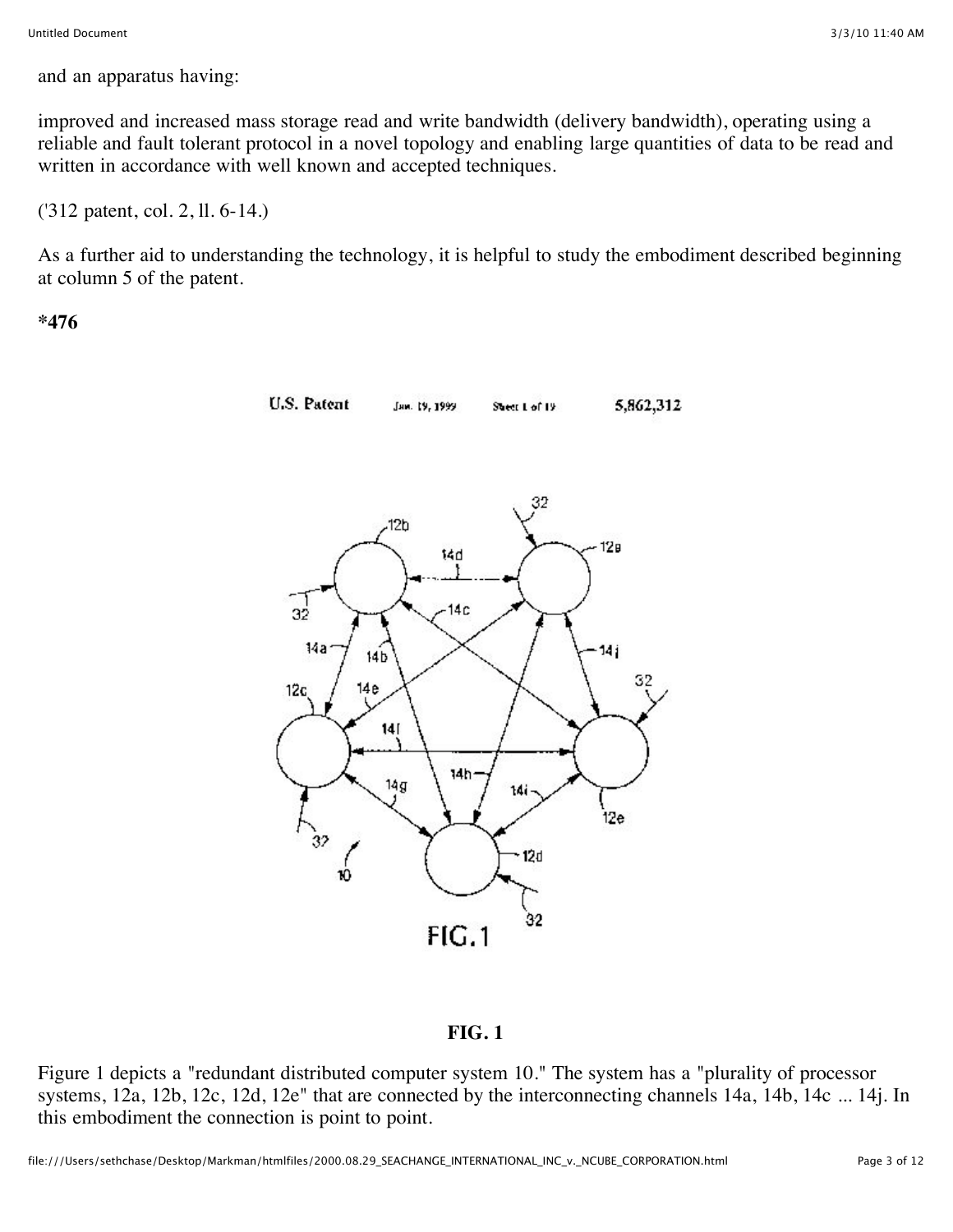The processor systems 12 are shown in greater detail in Figure 2 of the patent.

**\*477**



Jan. 19, 1999

Sheet 2 of 19

5,862,312



#### **FIG. 2**

Each processor system 12 has a CPU 20 connected, as depicted in Figure 2, to an internal data communications bus 22, to which are connected at least a memory, a communications controller 24 and a mass memory storage unit 26. The mass storage unit typically has a plurality of disk drive units 28. ('312 patent col. 5, l. 66 - col. 6, l. 5.) The specification describes the operation of the preferred embodiment as follows:

In accordance with a particular embodiment of the invention, the controllers 24 of the processor systems 12 individually and collectively act to store data across the entire computer system 10 network in a redundant fashion so that if any one processor system 12 fails the remaining processor systems can nevertheless reconstruct all the data available in the entire system. In addition, this approach, as will be described in more detail below, provides, in the illustrated embodiment, load balancing across the various processing systems as well as enabling any one processor system requiring either to read or write data the capability of a very large bandwidth memory communication channel.

In the preferred embodiment of the invention, a RAID-5 architecture is implemented, for the first time, at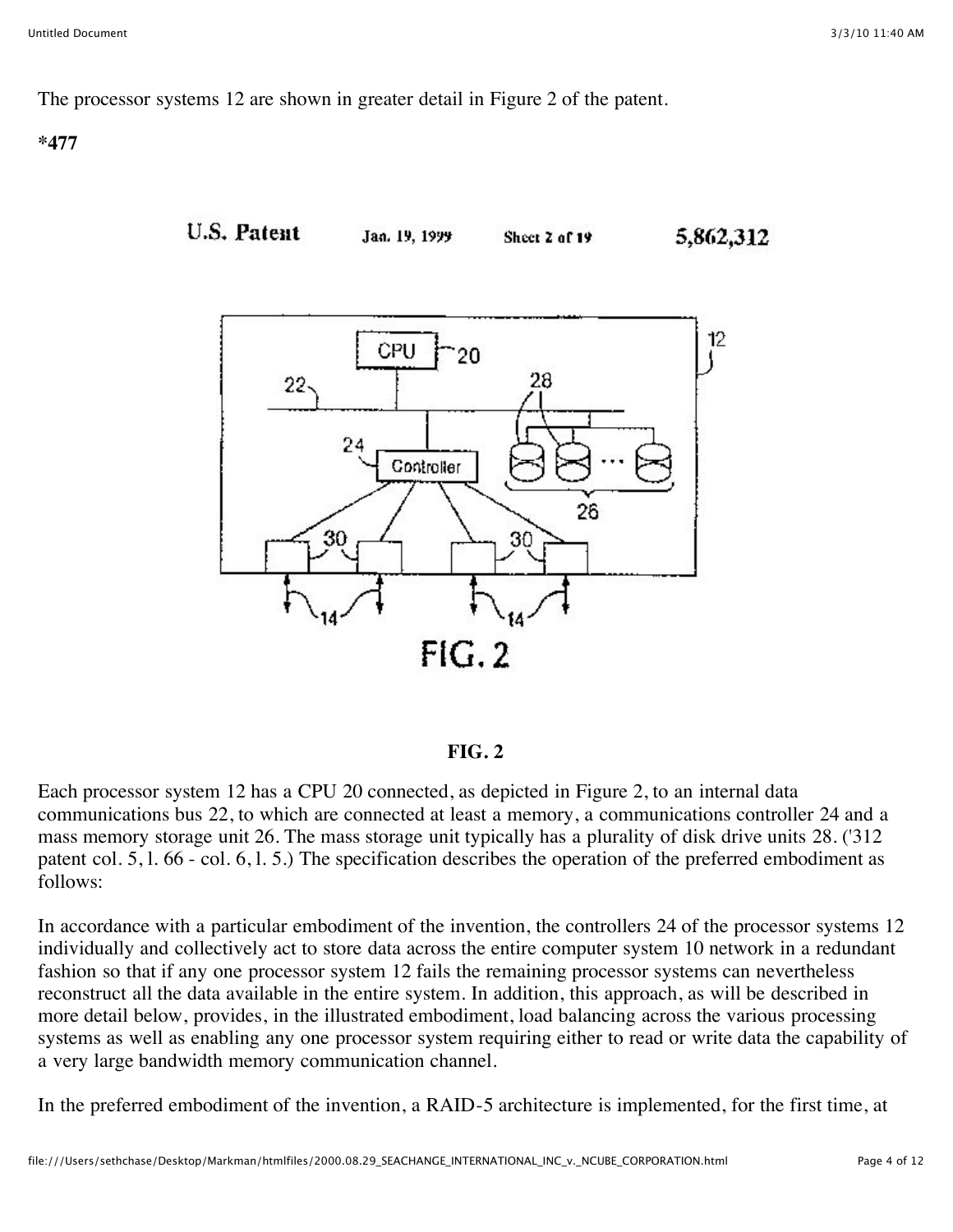the system level to provide the redundancy, load balancing, and bandwidth necessary to meet the objectives of the distributive computer system.

('312 patent, col. 6, ll. 37-53.)

As discussed, the RAID method was already used in the art at the storage level. The employment at the system level therefore presented the "novel circumstance of employing the RAID-5 technology twice, both at the storage level as is well known, but also at the system level, which is new, to achieve a high reliability, lower cost, computer system." ('312 patent, col. 8, ll. 19-23.)

The above description is intended only to present a basic explanation of the technology at issue. The Court will provide more detail where it is necessary to support the analysis.

# **C. Claims at Issue**

SeaChange has asserted independent claims 37, 52, 69 and 71 of the '312 patent and their associated dependent claims. The parties have presented their claim construction arguments in the context of independent claim 37.

Claim 37 reads:

A method for redundantly storing data in a distributed computer system having at least three processor systems, each processor system comprising at least one central processing unit and at least one mass storage sub-system, comprising the steps of:

interconnecting each one of said processor systems through a network for data communications with each other one of said processor systems; and

storing data input at any one of said processor systems according to a distributed, redundant storage process with data stored at each of said processor systems and a portion of a redundant representation of the data is stored at each of said processors.

# **II. Claim Construction Generally**

[1] [2] [3] [4] Claim construction is a question of law. Markman v. Westview Instruments, Inc., 52 F.3d 967, 977-78 (Fed.Cir.1995), *aff'd,* 517 U.S. 370, 388-90, 116 S.Ct. 1384, 134 L.Ed.2d 577 (1996). When construing the claims of a patent, a court considers the literal language of the claim, the patent specification and the prosecution history. Markman, 52 F.3d at 979. A court may consider extrinsic evidence, including expert and inventor testimony, dictionaries, and learned treatises, in order to assist it in construing the true meaning of the language used in the patent. Id. at 979-80 (citations omitted). A court should interpret the language in a claim by applying the ordinary and accustomed meaning of the words in the claim. Envirotech Corp. v. Al George, Inc., 730 F.2d 753, 759 (Fed.Cir.1984). However, if the patent inventor clearly supplies a different meaning, the claim should be interpreted accordingly. Markman, 52 F.3d at 980 (noting that patentee is free to be his own lexicographer, but emphasizing that any special definitions given to words must be clearly set forth in patent). If possible, claims should be construed to uphold validity. In re Yamamoto, 740 F.2d 1569, 1571 & n. \* (Fed.Cir.1984) (citations omitted).

# **III. Discussion**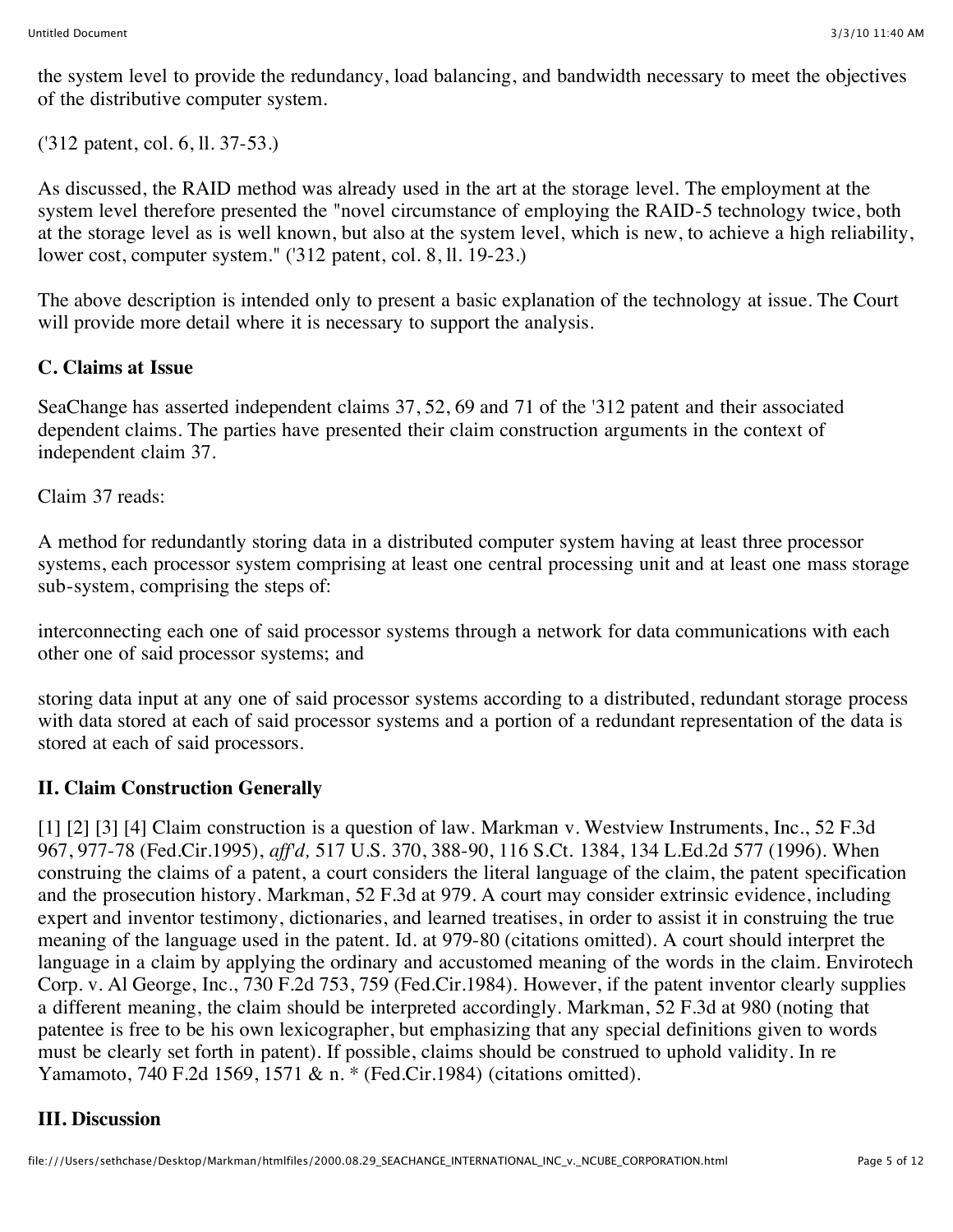### **A. "interconnecting each one of said processor systems through a network for data communications with each other one of said processor systems"**

[5] The dispute here is whether the language of the interconnecting step requires that each processor have some sort of direct connection with each other processor, or whether indirect connections are possible. nCUBE argues that the language *each one ... with each other one,* along with supporting evidence from intrinsic and extrinsic sources, leads to the conclusion that the patent requires direct connections among the processors. SeaChange argues that claim 37 itself contains no such limitation, and that the intrinsic record does not support implying one.

# **1. Claim Language**

The place to start is, as always, the language of the claim. It is the Court's view that a plain reading of the claim does not reveal the limitation advanced by nCUBE. It is true that the language requires the "interconnection" of each processor with each other processor. However, that "interconnection" is accomplished "through a network of data communications." There is nothing in this broad language that would lead the Court to conclude that there is a limitation requiring a direct connection.

[6] [7] However, there is some evidence supporting the opposite conclusion. Claim 1 of the patent is identical to claim 37 with one exception. Instead of "interconnecting each one of said processor systems *through a network of data communications* with each other one of said processor systems" it teaches "interconnecting each one of said processor systems *in a point-to-point two way channel interconnection* with each other one of said processor systems." ('312 patent col. 17, ll. 49-61) (emphasis added). The language in claim 1 expressly requiring a form of direct connection stands in sharp contrast to the broad language of its fraternal twin, claim 37. The doctrine of claim differentiation is sometimes helpful in interpreting claim language. It says in essence that where two otherwise identical claims differ in a certain term, it is generally presumed that a different meaning was intended. *See* Beachcombers v. WildeWood Creative Prods., Inc., 31 F.3d 1154 (Fed.Cir.1994). The doctrine is not always controlling; each independent claim of a patent stands on its own, and if a proper construction of two differently worded claims leads to the conclusion that they mean the same thing, than the doctrine of claim differentiation must step aside. *See* Multiform Desiccants, Inc. v. Medzam, Ltd., 133 F.3d 1473, 1480 (Fed.Cir.1998). However, it is a useful channel buoy for the Court in navigating through the construction analysis.

## **2. Specification**

[8] Turning to the specification, the parties appear to be in agreement that the specification discloses a pointto-point system as the only embodiment of a "network." That embodiment certainly appears to correspond with the teaching of claim 1. However, as discussed, the language of claim 1 is narrower than that of claim 37. It is well settled in patent law that the claim should not be limited to the preferred embodiment absent some contrary indication. *See* American Permahedge, Inc. v. Barcana, Inc., 105 F.3d 1441 (Fed.Cir.1997). Moreover, the specification need not disclose what is well known in the art. Presently, in determining what is known in the art, the Court only has the benefit of the declaration of Dr. Wilkes, who indicates that other forms of "networks" besides a point-to-point configuration are well known. (D.I. 80 at para. 14.) This fact supports a conclusion that the point-to-point embodiment disclosed in specification should not limit claim 37.

The Defendant argues that the Court should not adopt a broad meaning of "network" because to do so would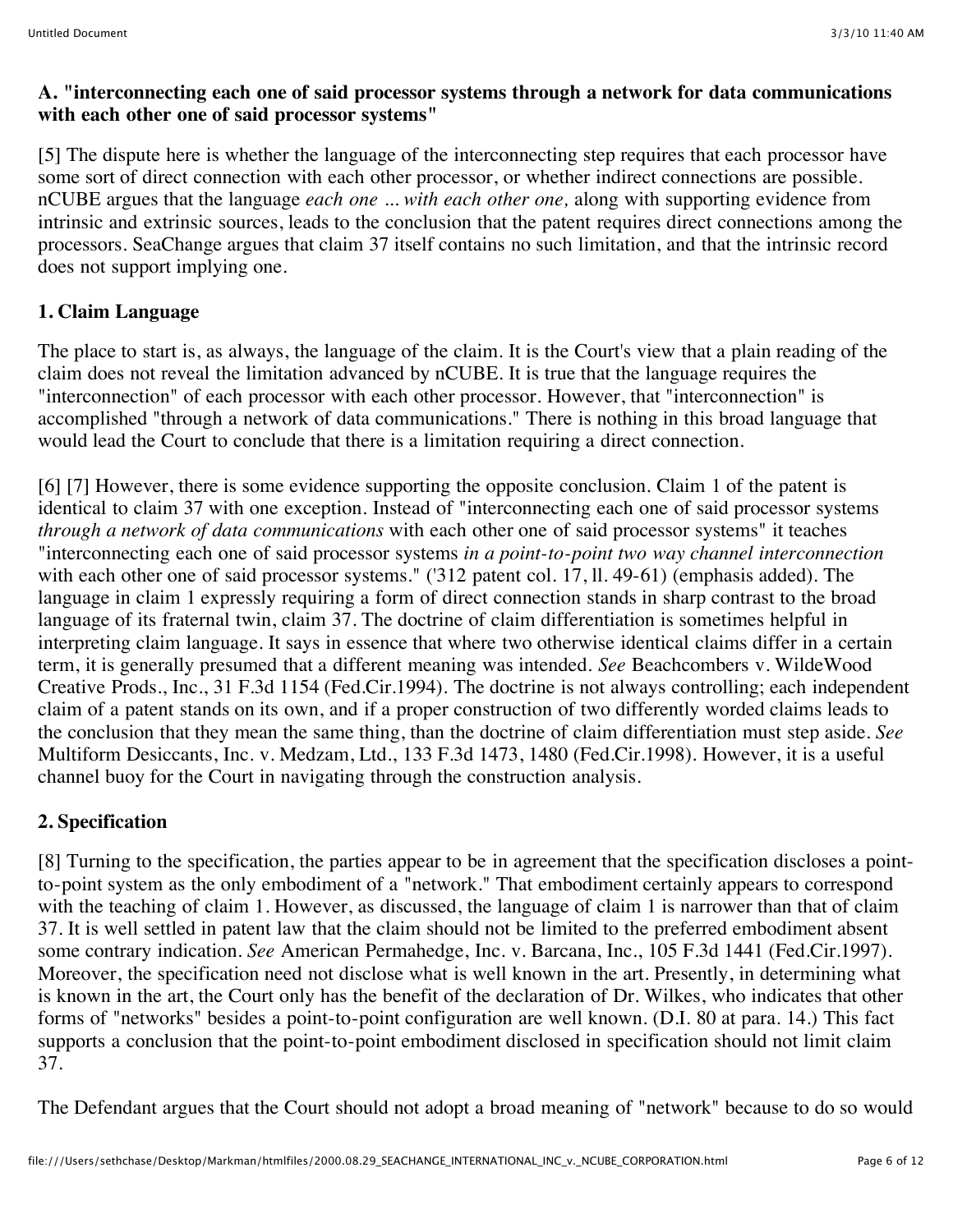run afoul of validity issues. FN2 In its able defense of this position, nCUBE cited at oral argument Gentry Gallery, Inc. v. The Berkline Corp., 134 F.3d 1473 (Fed.Cir.1998). In *Gentry,* the defendant argued that certain claims of the patent-in-suit that taught a sectional sofa where the location of the controls for the sofa was not limited to a console were invalid under the written description requirement of 35 U.S.C. s. 112 para. 1. The specification of the patent at issue disclosed the location for the controls of a sectional sofa with side-by-side recliners. The disclosure clearly identified a certain location (on a console) for the controls, allowing only for minor variations. The Federal Circuit concluded that this narrow disclosure combined with the fact that the only discernible purpose for the console was to house the controls as well as the statement "[a]nother object of the present invention is to provide ... a console positioned between [the reclining seats] that accommodates the controls for both of the reclining seats" indicated that the challenged claims did not comply with section 112. *Id.* at 1479. Contrast those facts with the instant case where the stated purpose of the invention is improved/increased mass storage delivery bandwidth operating using a reliable and fault tolerant protocol. ('312 patent col. 2, ll. 6-10.) A broader understanding of "network" does not conflict with the object of the invention or render useless a part of the invention as was the case with the console in *Gentry Gallery.* FN3

FN2. The Defendant is concerned with both the enablement and written description requirements. These are distinct issues, as an invention may be described without the disclosure being enabling. *See* Gosteli v. McCombie, 230 U.S.P.Q. 205, 209 (Bd.Pat.App. & Interf. 1986).

FN3. The Court understands nCUBE's argument presented through the Wilkes' Declaration about the effect of the phrase "novel topology" on the analysis. (D.I. 80 at para. 14.) However, the Court is not persuaded that this phrase is directed at the type of network as opposed to another aspect of the invention.

The Court is also not persuaded that its construction necessarily implicates enablement. At oral argument, the parties each discussed various Federal Circuit enablement cases and their impact on this issue. Stated simply, enablement requires that the disclosure be sufficiently clear to enable one of skill in the art to make and use the invention without undue experimentation. If one accepts that other forms of networks are well known in the art, then a skilled artisan should be able to make and use without undue experimentation the invention in an environment other than a point-to-point system.

The Court has briefly addressed validity issues because they sometimes bear on claim construction. The Court's conclusion that they do not affect its analysis here is not meant to foreclose any defense available to nCUBE at trial, including assertions that the construction of certain terms form part of a chain of clear and convincing evidence that the asserted claims are invalid.

### **3. Prosecution History**

Moving finally to the last piece of intrinsic evidence FN4, the Court is not persuaded that the limitation on the type of network is found in the prosecution history.

FN4. Dictionaries are in that strange netherworld between the realms of intrinsic and extrinsic evidence. Because the Court concludes that the claims, specification and prosecution history are clear, it will not resort to dictionary definitions.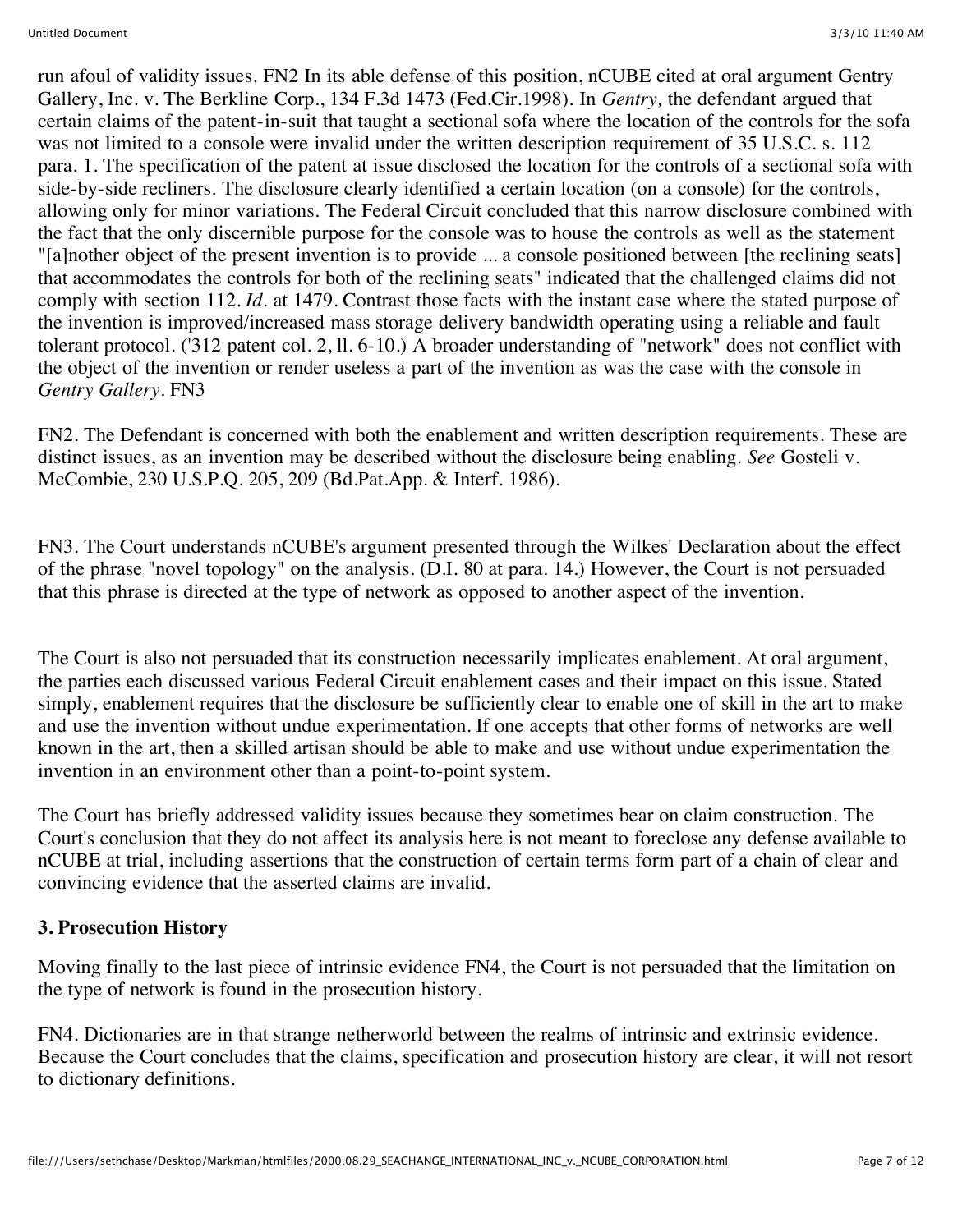The '312 patent issued from an application filed on October 24, 1995. (D.I. 81 at NC004218.) The original application recited 39 claims, all of which taught the "point-to-point two way channel interconnection" method discussed above. On September 26, 1996, the applicants submitted a Preliminary Amendment seeking to add 36 new claims. These additional claims used the "through a network for data communications" language in place of the "point-to-point two way channel interconnection" language found in the original claims. The stated purpose of the amendment was "to more fully cover the scope of the invention." FN5 (D.I. 81 at NC004307.)

FN5. nCUBE contends that this language is boilerplate and presumably meaningless. (D.I. 79 at 5.) It is the Court's view that it means what it says.

In an office action dated December 12, 1996, the examiner rejected the pending claims. The relevant part of this rejection was obviousness under 35 U.S.C. s. 103. The examiner concluded that the relevant claims FN6 were unpatentable over United States Patent No. 5,202,980 ("Morita") in view of United States Patent No. 5,072,371 ("Benner"). The examiner found that Morita taught the claimed method for redundant storing of data in a distributed computer system where the processors of the computer system consisted of a processor and mass storage subsystem. The examiner observed that Morita did not disclose at least three processors in the distributed computer system or the point-to-point configuration, but that this limitation could be found in Benner. Benner taught a distributed processing system with more than two processor systems where each processor unit comprised a processor and mass memory. Benner also disclosed interconnection of the processors in the point-to-point two way channel configuration. Therefore:

FN6. The examiner grouped Claims 1, 9-12, 19, 20, 23-27, 40, 48-51, 53-55 and 63-66 in the rejection. Claim 40 became Claim 37 in the issued patent. (D.I. 79 at 6.)

it would have been obvious to a person having ordinary skill in the art at the time the invention was made to modify Morita et al.'s [sic] by incorporating more than two processors in the distributed computer system and interconnecting these processors in a point-to-point two way channel as disclosed by Benner et al. This modification would have been obvious because a person having ordinary skill in the art would have been motivated to provide more processors and increase the system processing power in the case of parallel processing; and a person of ordinary skill would have been motivated to interconnect each of the processor [sic] in point-to-point to facilitate data exchange among the processors, and also because [it] is suggested by Benner et al.

(D.I. 81 at NC004311-12.)

The applicant responded on June 12, 1997. (D.I. 81 at NC 004331.) In the remarks section, the applicant stated:

[w]ith respect to the prior art rejection, the Examiner grouped various claims and rejected the group claims. Applicant submits that with respect to each group of claims that certain of the claims in the group add further patentably distinct features to the invention and thus are further patentably distinct over the applied references. For simplicity, however, Applicant will in general treat a single claim as being representative of the group of claims but reserves its right to later argue that additional ones of the claims are patentably distinct over the combination of references.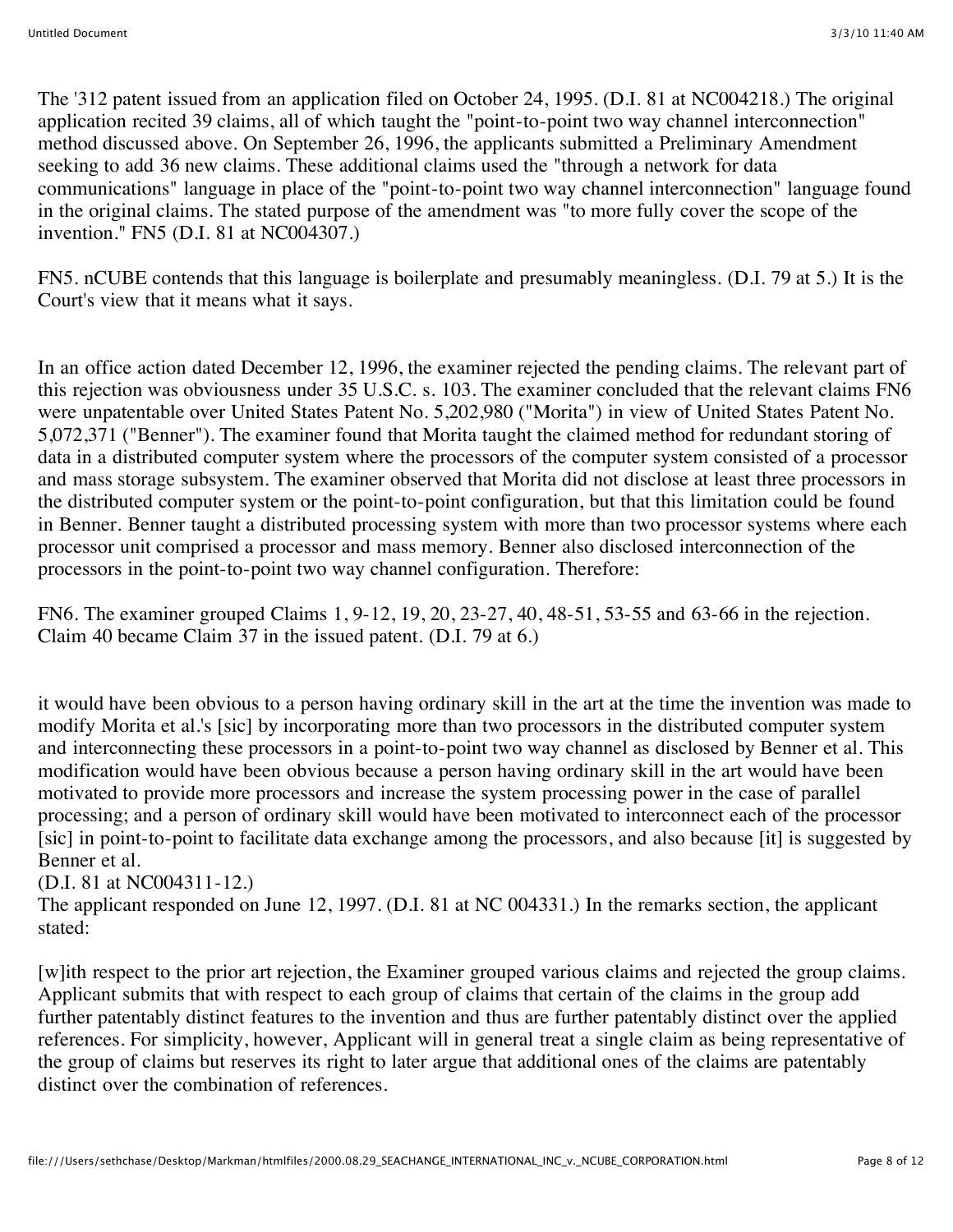### (D.I. 81 at NC004359-60.)

The applicant then proceeded to distinguish the prior art from the invention, using claim 1 as an exemplar. The applicant first addressed Morita, contending that Morita did not disclose at least three processors, a point-to-point interconnection, or a processor system that stores data in the manner recited by claim 1. Next, the applicant challenged the assertion by the examiner that Benner taught "more than two processor systems ..." and "point-to-point two way channel interconnection." nCUBE relies heavily on the statements made regarding the Benner art. The applicant stated:

Applicant's claim 1 recites a method in which ... processor systems are interconnected using a point-to-point two-way channel interconnection with each one of the other processor systems. That is, any one processor system can communicate *directly* with any one of the other processor systems.

(D.I. 81 at NC004360-61) (emphasis added).

Also:

Benner describes a parallel computing system of the hypercube type. As such ... Benner does not describe that each of the processor systems are interconnected in a point to point way with *each other one* of the processor systems as recited in Applicant's claim 1.

(D.I. 81 at NC004362) (emphasis in original). nCUBE urges the Court to draw the following conclusions from the quoted language and similar passages in the prosecution history: first, that the applicant limited the scope of claim 37 (application claim 40) to its argument over claim 1 by grouping claim 37 with claim 1 and using claim 1 as illustrative of all claims in the group; second, that in distinguishing claim 1 over the prior art, the applicant affirmatively disclaimed a hypercube and affirmatively claimed a direct connection among processors.

Although nCUBE's argument has merit, the Court ultimately cannot agree with its contention. In the Court's view, a member of the public reviewing the entire intrinsic record would be aware that the statements made by the applicant in the relevant portions of the prosecution history could not pertain to claim 37 (application claim 40). First, the plain language of claim 1 and claim 37 indicates that claim 37 is broader in scope. Second, the file wrapper clearly indicates that claim 37 (application claim 40) was added to more fully cover the invention. Third, it was the examiner who originally grouped the claims. The applicant clearly indicated that its response was drafted with similar grouped arguments in an effort to achieve simplicity. Moreover, the applicant expressly stated that it believed that the individual claims were patentable independent of claim 1, and that the applicant reserved its rights in that respect. Finally, the arguments made in response to the rejection clearly addressed the subject matter of claim 1 both in substance and nomenclature.

There is one additional piece of the documentation concerning the prosecution of the '312 patent that may shed additional light on the question. In a declaration accompanying its reply brief, nCUBE presented to the Court a document produced by SeaChange in discovery. This document appears to be a supplemental amendment to the application leading to the '312 patent. The document contains an attestation by an employee of the prosecuting attorney that it was mailed to the Patent Office on June 25, 1997. However, both parties have represented to the Court that the supplemental amendment does not appear in the '312 file wrapper.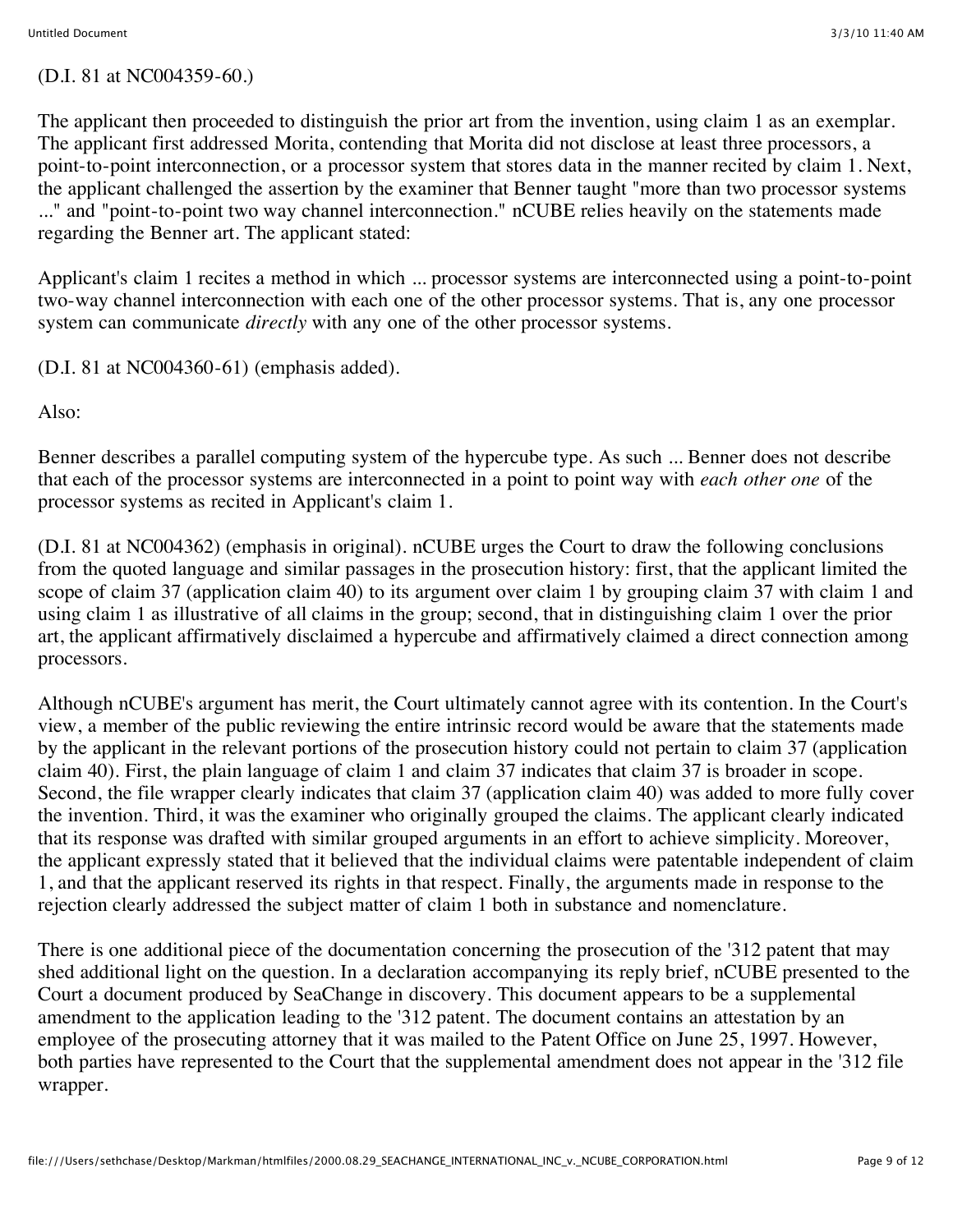As an initial matter, this unusual document raises questions of what place, if any, it should play in the intrinsic record of the patent. On the one hand, the public policy rationale counsels its exclusion; of what use is it to the public if the public is unaware of its existence? On the other hand, it sheds light on the applicant's intentions during prosecution.

At oral argument, both parties argued that this document supported their contentions. In the Court's view, the document supports SeaChange's argument that the applicant's illustrative use of claim 1 in arguing nonobviousnes in view of Morita and Benner was not intended as binding for all of the pending claims. Moreover, it indicates that the "reservation of rights" language was not a mere formality. Also, it is the Court's opinion that the substance of the document supports SeaChange's argument that claim 37 should not be limited to the same scope as claim 1. For example, the document observes that "[c]laim 40 could have been separately argued [from the claim 1 grouping] since some of the limitations in claim 1 are not part of claim 40." (D.I. 92, Exh. C at 2.) The document also emphasizes that the interconnection of processors, "each one to the other one", is through a network, language which does not necessarily imply a "direct" connection as urged by nCUBE.

In any event, because the document's place in the intrinsic record is open to question, the Court will not rely on it for purposes of claim construction.

In summary, after a consideration of the intrinsic record, the Court cannot conclude that the phrase in issue should be construed in the limited fashion urged by nCUBE. Accordingly, the Court construes "interconnecting each one of said processor systems through a network for data communications with each other one of said processor systems" to mean establishing data communication between every pair of processor systems in the distributed computer system using any kind of network.

## **B. "Processor Systems"**

[9] The dispute over "processor systems" raises the following question: does claim 37 disclose a processor capable of running "application level" software? nCUBE argues that "processor system" should be construed to mean "at least one of any sort of central processing unit, regardless of the nature of the processing performed, and at least one mass storage subsystem." (D.I. 79 at 2.) nCUBE characterizes the issue as "boil[ing] down to whether 'application-level' processing or computation is a necessary part of the definition of 'central processor unit.' " (D.I. 79 at 20.) nCUBE cites two dictionary definitions as indicia of the meaning of central processor unit to one of skill in the art:

(1) "The unit of a computing system that includes certain circuits controlling the interpretation of instructions and their execution." *The New IEEE Standard Dictionary of Electrical and Electronic Terms* (5th ed.1993); and

(2) "[t]he part of a computer system that operates on data." *Merriam-Webster Online Dictionary-Thesaurus* (visited August 29, 2000) <http://www.m-w.com>.

nCUBE also looks to the specification, arguing that there is no clear definition provided by the patentee that would add something else to the dictionary definitions cited. (D.I. 79 at 21-22.)

After a review of the specification, the Court cannot agree with nCUBE. Figure 4 of the patent, reproduced below, "illustrates the software architecture in accordance with the invention." ('312 patent col. 5, ll. 7-8.)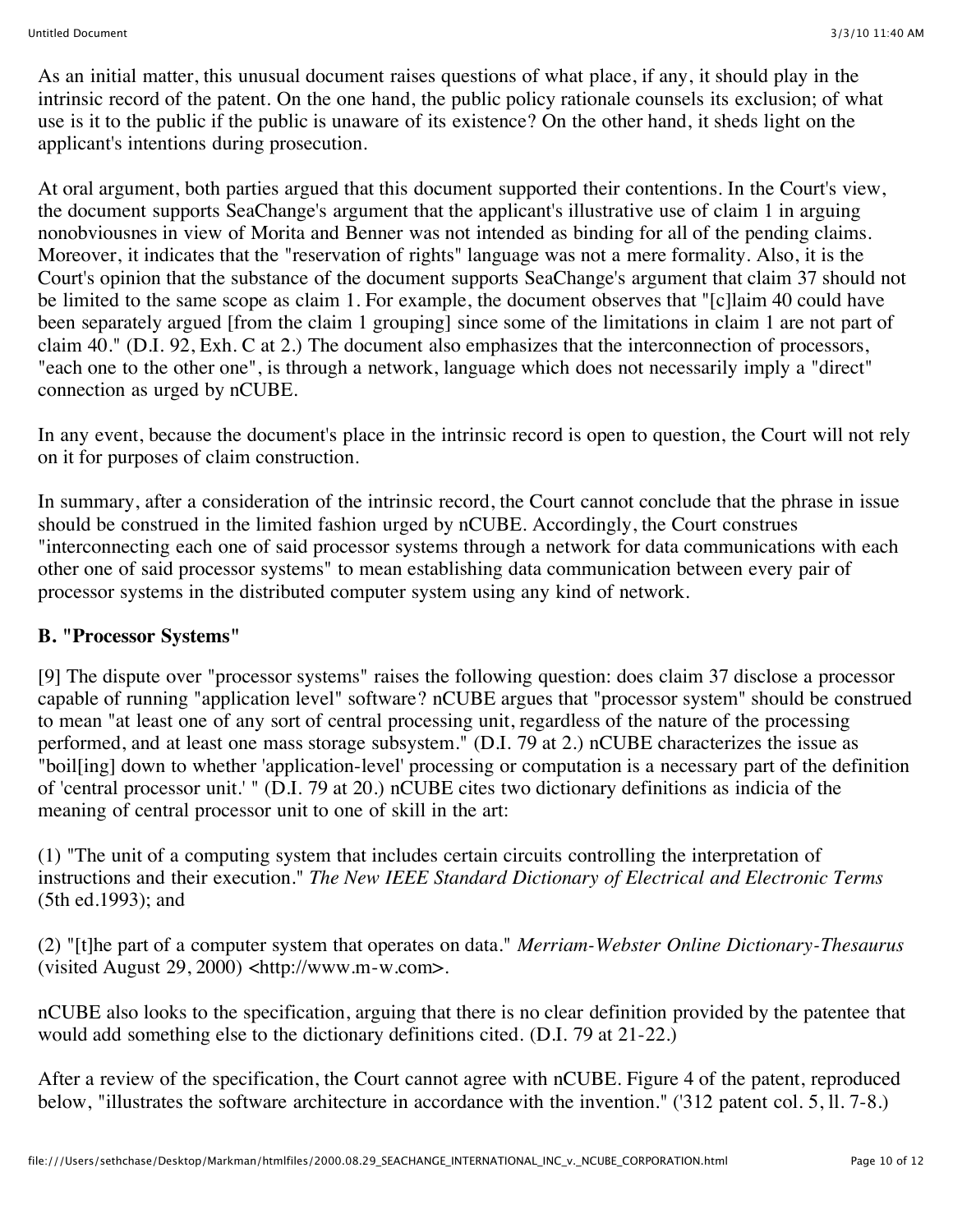



Figure 4 depicts the processor system 12, also shown in Figures 1 and 2. The mass memory storage unit 26 shown in Figure 2 is also depicted in Figure 4. The text of the specification states: "Referring now to FIG. 4, the major components of a single processor system 12 ('also called a cluster member') include a ... remote file provider 54...." ('312 patent col. 8, ll. 39-45.) The remote file provider is further described as "represent[ing] any third party application or device driver that might use the cluster technology. Examples include Lotus Notes, medical applications, or database systems." ('312 patent col. 9, ll. 7-11.) In the Court's view, this reference to application type software as a part of the processor 12 is a clear statement by the patentee that the processor at a minimum must be capable of operating the software described. Also, the specification describes an embodiment that not only stores the video data, but plays it as well. ('312 patent, col. 10, ll. 34-35.)

Accordingly, the Court concludes that the proposed construction advanced by nCUBE is too broad, in view of the disclosure. That is, the processor and its central processing unit must be capable, at a minimum, of operating the application software described in the specification. Therefore, the Court construes "processor systems" to mean "at least one central processing unit capable of running application type software, and at least one mass storage subsystem."

#### **IV. Conclusion**

At the Markman hearing, the parties represented to the Court that claim construction might significantly impact trial issues. Accordingly, in view of the Court's construction, the parties shall submit a revised